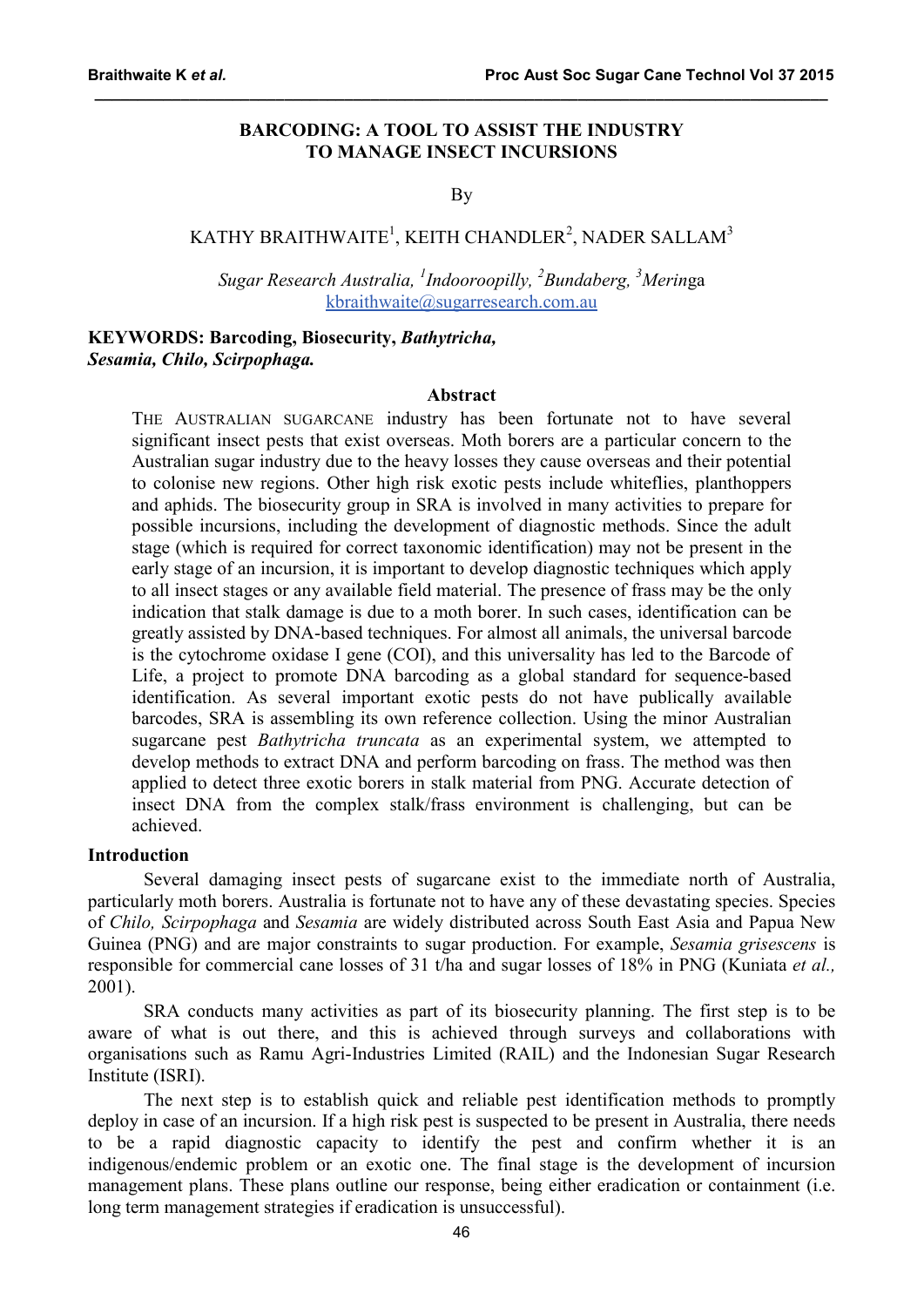Correct identification of insects often requires the adult stage, which is usually difficult to obtain, while the larval or pupal stages of moth borers are the more likely stages to be found in damaged stalks. Larvae can be difficult to separate morphologically and there can also be situations where only eggs or frass (insect excrement) are present. In these cases, identification can be greatly assisted by DNA-based techniques.

**\_\_\_\_\_\_\_\_\_\_\_\_\_\_\_\_\_\_\_\_\_\_\_\_\_\_\_\_\_\_\_\_\_\_\_\_\_\_\_\_\_\_\_\_\_\_\_\_\_\_\_\_\_\_\_\_\_\_\_\_\_\_\_\_\_\_\_\_\_\_\_\_\_\_\_\_\_\_\_\_\_\_\_\_\_**

The term 'barcode' refers to a short standardised fragment of genomic DNA, so called because it is like a barcode tag for each taxon (Jinbo *et al.,* 2011). The procedure involves a generic Polymerase Chain Reaction (PCR) test, followed by DNA sequencing, and then identification through association with DNA sequences stored in databases.

### **DNA barcoding**

The current worldwide standard for insect identification (and in fact all animals) is the upstream half of the mitochondrial cytochrome c oxidase subunit I (COI or *cox*1). COI barcoding is used in the project *Barcode of Life* (BOL). The International Barcode of Life (iBOL) is a global collaboration that aims to build DNA barcode libraries for each animal group including insects.

Plants, fungi and bacteria are also included in iBOL but are identified using other standardised genes. The Barcode of Life Data Systems (BOLD) is an informatics workbench aiding the acquisition, storage, analysis and publication of DNA records.

As described by Mitchell (2008), the strength of DNA barcoding comes from its combination of four main factors:

1. standardisation on a particular gene region, with the COI gene being used for insects;

2. the large scale of operation, where the global consortiums depositing data use highthroughput techniques to process thousands of samples per day;

3. compulsory deposition of voucher specimens in museums or herbaria to facilitate integrated morphological and molecular taxonomy and

4. enforcement of data standards including specimen collection records, photographs, numbers of specimens that must be processed and minimum quality scores for sequence trace files, combined with the review and curation of the records. This last factor should lead to a degree of rigour that is currently not found in existing public domain primary databases, such as GenBank. Despite this, many BOLD records are simply mined from GenBank.

There are also disadvantages. Barcoding relies on matching a test sequence against databases of sequences, but if that insect is yet to be sequenced, or the sequence has been kept private, or the reference insect was misidentified, then correct matching will not occur.

Many large consortiums keep their data private until project completion. Also, due to the BOLD requirement for vouchered taxonomic specimens, larval sequences can be difficult to deposit into the database in the absence of adult moths.

For this reason, many SRA derived sequences have not been submitted to BOLD, only GenBank, or exist as a small in-house data set in the event of an incursion. We also have access to data collected by our collaborators, such as Dr A. Mitchell from the Australian Museum (Sallam and Mitchell, 2015).

### **High priority pests of the Australian sugar industry**

The Plant Health Australia Biosecurity Plan for the Sugarcane Industry lists more than 240 exotic plant pests and the potential biosecurity threat that they represent to the Australian sugarcane industry.

Each pest is given an overall risk rating based on four criteria: entry, establishment and spread potential and economic impact. Table 1 shows the high risk and extreme risk insect threats likely to come from Indonesia and PNG.

The current barcode status of some important exotic pests, including several examples of borers, is shown in Table 2. Many borers of interest to the Australian sugar industry have been successfully barcoded with two genes; the mitochondrial cytochrome oxidase II (COII) and the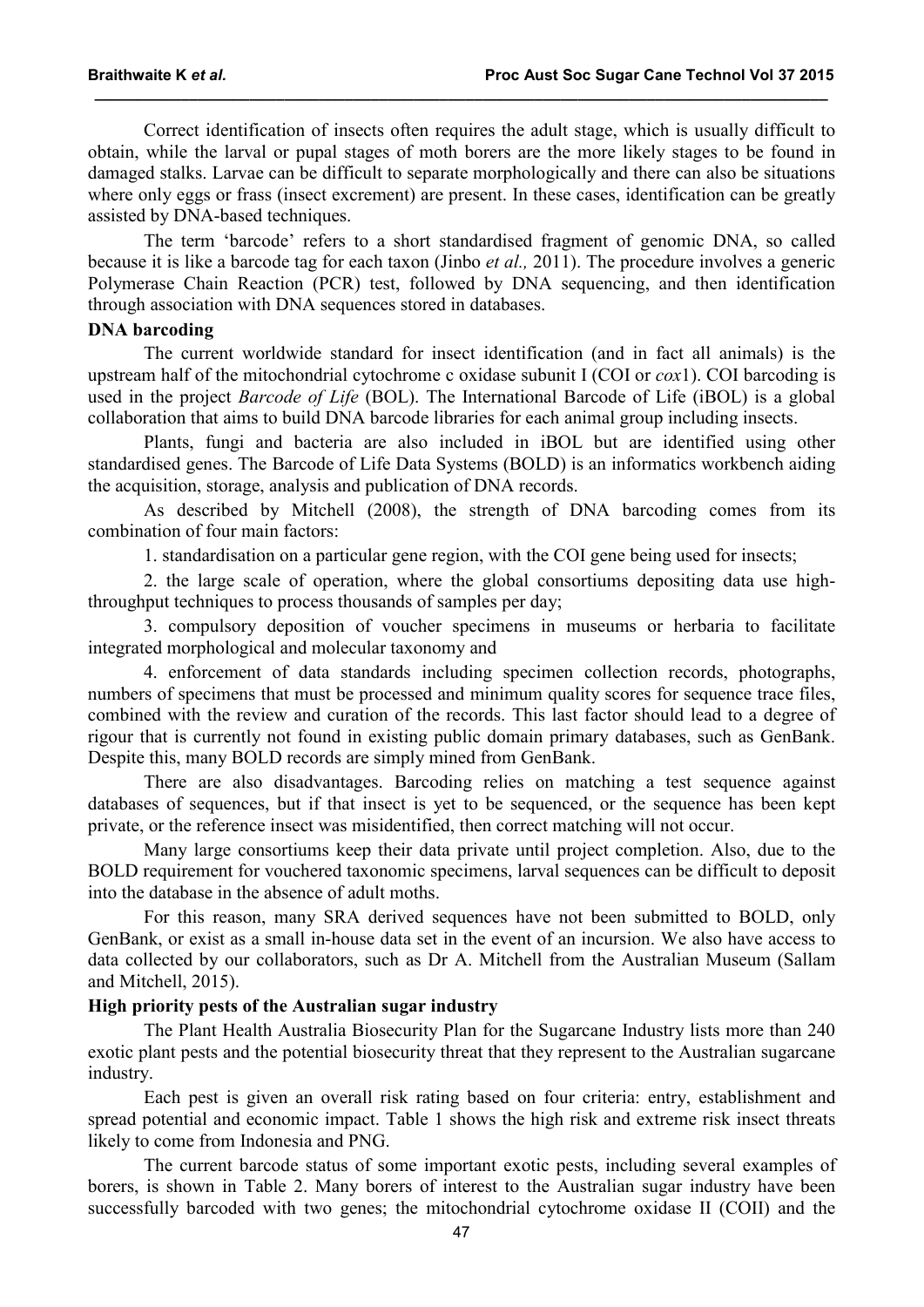mitochondrial large ribosomal subunit (16S) by Lange *et al.* (2004) and the sequences are publically available.

**\_\_\_\_\_\_\_\_\_\_\_\_\_\_\_\_\_\_\_\_\_\_\_\_\_\_\_\_\_\_\_\_\_\_\_\_\_\_\_\_\_\_\_\_\_\_\_\_\_\_\_\_\_\_\_\_\_\_\_\_\_\_\_\_\_\_\_\_\_\_\_\_\_\_\_\_\_\_\_\_\_\_\_\_\_**

**Table 1**—High priority pests likely to enter Australia from Indonesia and PNG. Information is extracted from the Plant Health Australia Biosecurity Plan for the Sugarcane Industry. The nearest known location to Australia and entry potential of the pest is shown. Overall threat risk is a measure of entry, establishment and spread potential and economic impact.

| Common name                                               | Closest<br>Scientific name<br>known<br>location |                      | Entry<br>potential | Overall risk |
|-----------------------------------------------------------|-------------------------------------------------|----------------------|--------------------|--------------|
| Hemiptera                                                 |                                                 |                      |                    |              |
| Sugarcane whitefly                                        | Aleurolobus barodensis                          | Java                 | high               | high         |
| Sugarcane woolly aphid                                    | Ceratovacuna lanigera                           | <b>PNG</b>           | high               | high         |
| Island sugarcane<br>planthopper (vector of Ramu<br>stunt) | Eumetopina flavipes                             | <b>PNG</b>           | high               | extreme      |
| Sugarcane planthopper<br>(vector of Fiji leaf gall)       | Perkinsiella vastatrix and P.<br>vitiensis      | <b>PNG</b>           | high               | extreme      |
| Sugarcane pyrilla                                         | Pyrilla perpusilla<br>Indonesia                 |                      | medium             | high         |
| Lepidoptera                                               |                                                 |                      |                    |              |
| Sugarcane stalk borer                                     | Chilo auricilius                                | <b>PNG</b>           | medium             | extreme      |
| Yellow top borer                                          | Chilo infuscatellus                             | <b>PNG</b>           | medium             | extreme      |
| Sugarcane internode borer                                 | Chilo sacchariphagus                            | Indonesia            | medium             | extreme      |
| Stem borer                                                | Chilo terrenellus                               | <b>Torres Strait</b> | high               | extreme      |
| Top shoot borer                                           | Scirpophaga excerptalis                         | <b>PNG</b>           | high               | extreme      |
| Ramu shoot borer                                          | Sesamia grisescens                              | <b>PNG</b>           | high               | extreme      |

**Table 2**—Barcoding status of some high priority exotic pests. For 16S and COII, GenBank accessions provided by Lange *et al.* (2004) are included if they exist, otherwise the number of other publically available records are shown. For COI, the GenBank accessions obtained by SRA and the number of other publically available records are shown.

| Pest                                                        | 16S<br>Genbank                                                                                              | COII<br>GenBank                                                           | COI public BOLD or<br>GenBank                                                               |
|-------------------------------------------------------------|-------------------------------------------------------------------------------------------------------------|---------------------------------------------------------------------------|---------------------------------------------------------------------------------------------|
| Fulmekiola serrata (Kobus)<br>Oriental sugarcane thrips     | Only public records are<br><b>SRA</b> sequences<br>KC505476, KC505477,<br>KC505478 (Sallam et<br>al., 2013) | No public records                                                         | 1 public record + SRA<br>sequences KC505480,<br>KC505481, KC505482<br>(Sallam et al., 2013) |
| Eumetopina flavipes (Muir)<br>Island sugarcane plant hopper | No public records                                                                                           | No public records                                                         | Only public record is<br><b>SRA</b> sequence<br>KU525010                                    |
| Chilo sacchariphagus (Bojer)<br>Sugarcane internode borer   | AY320436, AY320437,<br>AY320438, AY320439<br>(Lange <i>et al.</i> , 2004)                                   | AY32083, AY320484,<br>AY320485,<br>AY320486(Lange <i>et al.,</i><br>2004) | 1 public record + SRA<br>sequence KU525011                                                  |
| Chilo terrenellus (Pagenstecher)<br>Stem borer              | AY320440 (Lange et al.,<br>2004)                                                                            | AY320487 (Lange et al.,<br>2004)                                          | Only public record is<br><b>SRA</b> sequence<br>KU525012                                    |
| Scirpophaga excerptalis<br>(Walker) Top shoot borer         | AY320460. AY320461<br>(Lange <i>et al.</i> , 2004)                                                          | AY320507. AY320508<br>(Lange <i>et al.</i> , 2004)                        | 2 public records + SRA<br>sequence KU525013                                                 |
| Sesamia grisescens (Warren)<br>Ramu shoot borer             | AY320466 (Lange et al.,<br>2004)                                                                            | AY320513 (Lange et al.,<br>2004)                                          | Only public record is<br>SRA sequence<br>KU525014                                           |
| Sesamia inferens (Walker) Pink<br>stemborer                 | 2 public records                                                                                            | 9 public records                                                          | 24 public records + SRA<br>sequence KU525015                                                |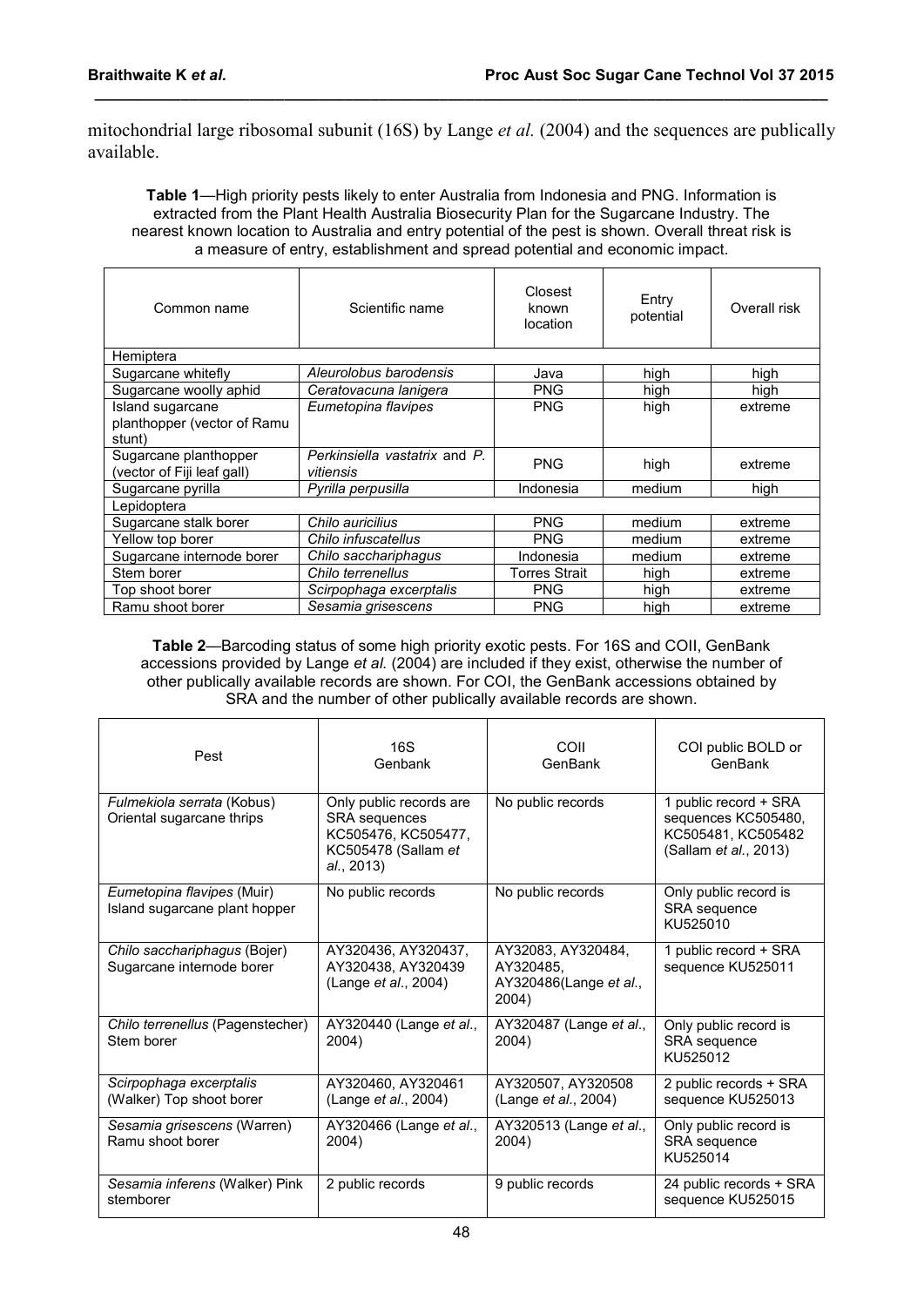Although the study included many species of *Chilo* and *Diatraea*, it had limited species of others, such as *Sesamia*. Also, the primer combination used to amplify the COII region (A-298 and B-tLys from Liu and Beckenbach, 1992) works very poorly on many insects other than borers. A major benefit of COI barcoding is that the primer combination LCO1490 and HCO2198 from Folmer *et al*. (1994) is much more universal.

**\_\_\_\_\_\_\_\_\_\_\_\_\_\_\_\_\_\_\_\_\_\_\_\_\_\_\_\_\_\_\_\_\_\_\_\_\_\_\_\_\_\_\_\_\_\_\_\_\_\_\_\_\_\_\_\_\_\_\_\_\_\_\_\_\_\_\_\_\_\_\_\_\_\_\_\_\_\_\_\_\_\_\_\_\_**

Where no publically available barcoding data are available for species that are important to the Australian sugar industry, we have begun compiling our own SRA data set and the sequences are lodged with GenBank when possible. An example of the value of this approach occurred in 2012 during a potential Oriental sugarcane thrips, *Fulmekiola serrata* Kobus (Thysanoptera: Thripidae), incursion.

Although the outbreak was later shown to be due to Oriental rice thrips, *Stenchaetothrips biformis* Bagnall (Thysanoptera: Thripidae), the barcoding process was slow because the publically available sequences were of poor quality and we had to generate our own (Sallam *et al*., 2013). This was time consuming since the reference insects had to be obtained from overseas, which is not an ideal situation in the event of an incursion.

#### **Barcoding procedure**

In the event of a potential incursion, pest identification must be prompt, so the equipment, reagents, protocols and expertise must be on hand. Samples of priority pests (Table 2) have been assembled at the SRA laboratory in Brisbane and used to test the procedures. Various methods of DNA extraction are available but the Qiagen QIAamp Micro DNA kit is ideal for very small amounts of tissue.

For borers, a single leg is optimal to minimise the chance of simultaneously detecting a parasite or a parasitoid. But for very small insects such as thrips, the entire organism is used. The COI gene is amplified with the primers LCO1490 and HCO2198 (Folmer *et al.*, 1994) and the PCR products are excised from agarose gels, purified and sequenced.

The edited sequences are then checked against publically available databases; GenBank, operated by NCBI (National Centre for Biotechnology Information) using the program BlastN (Basic Local Alignment Search Tool) and BOLD [\(http://www.boldsystems.org\).](http://www.boldsystems.org)/)

### **Can borers be identified by their frass?**

DNA-based identification is ideal for situations where there are only larvae, pupae, eggs, exuviae or frass present. For borers, often the only evidence remaining in damaged cane is frass. DNA analysis of frass has been used successfully for other insects where non-invasive sampling is required, for example with high value insects such as queen bees (Scriven et al., 2013) or where the larva is required to proceed to the adult stage or for behavioural studies (Lefort et al., 2012). PCR testing of frass has also detected plant pathogens vectored by insects (Mitchell and Hanks, 2009).

In many published reports, the insect was kept in an isolated environment and fed artificially. However in the event of a potential sugarcane borer incursion, the frass within the stalk would be mixed with digested sugarcane, bacteria, fungi and other microorganisms, which makes extracting good quality insect DNA challenging. Our aim was see if a practical biosecurity procedure could be developed to determine if residual frass in sugarcane stalks was due to an endemic or exotic borer.

Our experimental system was the large moth borer *Bathytricha truncata* (Walker; Lepidoptera: Noctuidae), one of only two lepidopterous borers of sugarcane recorded in cane fields in Australia. It is a minor pest of cane in Australia, rarely causing significant damage. *B. truncata* is distributed in NSW and Qld in rice, sugarcane, *Echinochloa* spp., *Typha* spp., *Cyperus* spp., paspalum and water couch (Jones, 1966). Larval instars feed inside the growing point of young cane plants causing dead hearts (Figure 1A). Specimens have previously been assigned 16S and COII barcodes by Lange *et al.* (2004) (AY320424, AY320425, AY320426, AY320471, AY320472, AY320473) and nine COI sequences are available in the BOLD database.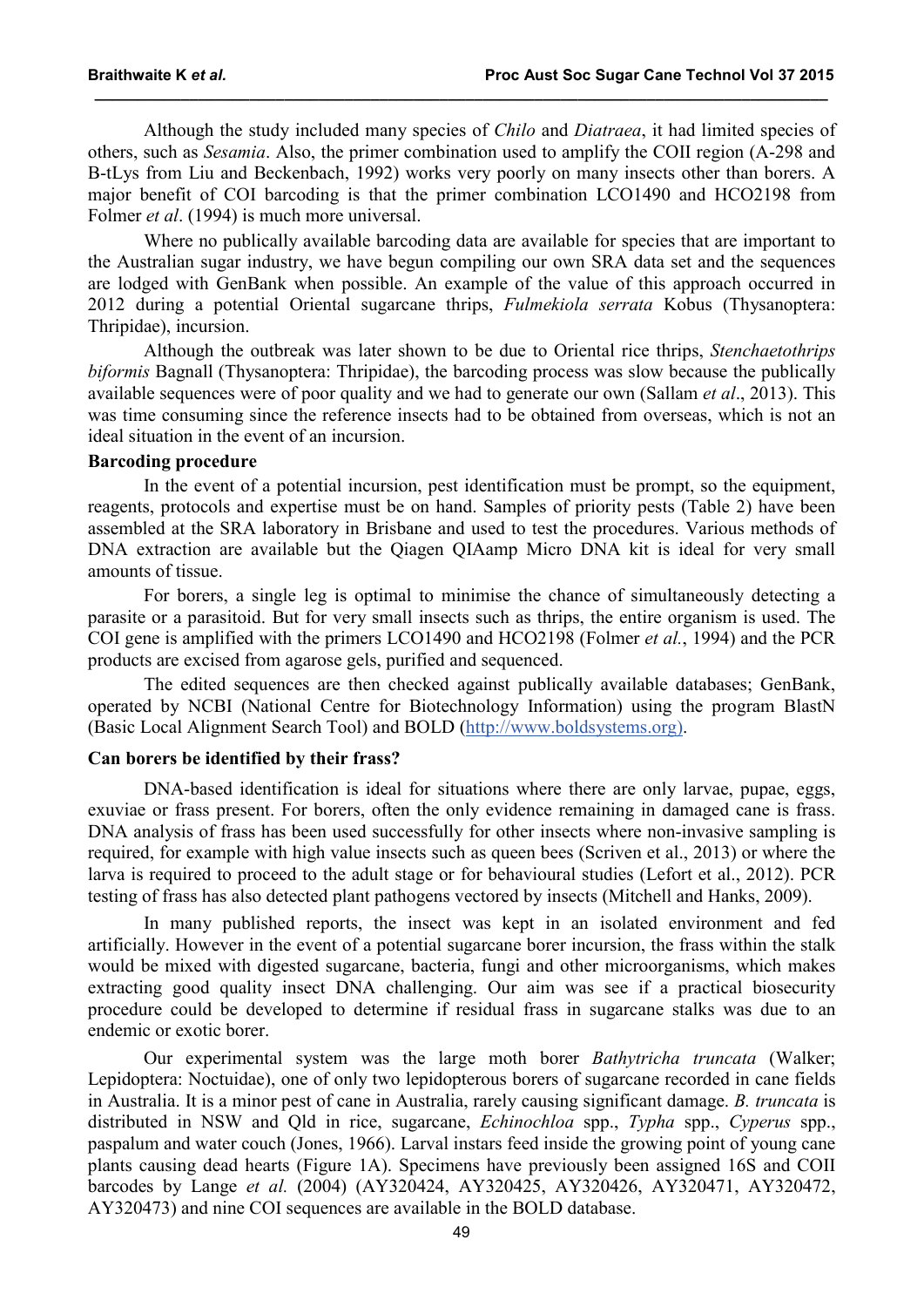Samples of borers and accompanying frass were collected from Ashfield Road, Bundaberg in August 2015. Each individual borer and its frass were placed into microfuge tubes, 100% ethanol was added for preservation and sent to the Brisbane SRA laboratory.

**\_\_\_\_\_\_\_\_\_\_\_\_\_\_\_\_\_\_\_\_\_\_\_\_\_\_\_\_\_\_\_\_\_\_\_\_\_\_\_\_\_\_\_\_\_\_\_\_\_\_\_\_\_\_\_\_\_\_\_\_\_\_\_\_\_\_\_\_\_\_\_\_\_\_\_\_\_\_\_\_\_\_\_\_\_**

# **Frass test results**

The initial step was to optimise the DNA extraction procedure. As an incursion response must be prompt, the kits and reagents need to be those commonly available in any molecular lab. Three well known commercial DNA extraction kits were trialled: Qiagen QIAamp Micro DNA kit (routinely used for insect barcoding as described previously), Qiagen DNeasy Plant Mini kit (routinely used in the SRA Biosecurity group for plants and fungi) and MoBio PowerSoil kit (which contains reagents to eliminate humic substances and other PCR inhibitors).

For each of the three kits, three frass samples of various sizes were tested. The DNA was extracted according to the methods supplied with the kits. COI PCR amplification used the primers LCO1490 and HCO2198 and the presence of a 700bp PCR product on an agarose gel indicated successful PCR. The frass extractions were also checked for the presence of sugarcane DNA using PCR primers for sugarcane phosphofructokinase (PFK5F1-R1; Botha, personal communication), for the presence of fungi using universal ribosomal internal transcribed spacer (ITS) primers (ITS1F-4; White *et al.*, 1990) and for the presence of bacteria using universal ribosomal 16S primers (fD1-rP1; Weisburg *et al*., 1991).

Results are presented in Table 3. Not surprisingly, PCR products for sugarcane, fungi and bacteria could be obtained from many frass samples. These PCR products were not further characterised. Regardless of the extraction method used, the PCR success rate for insect COI was very low. As it would simplify procedures during a potential incursion if insect and frass methods were the same, the Qiagen QIAamp Micro DNA kit was selected and further optimisation focussed on those samples.

| <b>Extraction kit</b>        | Frass sample | Insect<br>COI | Sugarcane PFK | Fungi<br><b>ITS</b> | Bacteria 16S |
|------------------------------|--------------|---------------|---------------|---------------------|--------------|
| Qiagen QIAamp Micro DNA      | $F1-F3$      | 2/3           | 1/3           | 1/3                 | 2/3          |
| Qiagen DNeasy Plant Mini kit | F4-F6        | 1/3           | 1/3           | 2/3                 | 2/3          |
| MoBio PowerSoil kit          | F7-F9        | 0/3           | 3/3           | 3/3                 | 3/3          |

**Table 3**—Comparison between different DNA extraction kits in their ability to generate PCR-quality DNA from frass. Each kit was used to extract DNA from three different *Bathytricha truncata* frass samples and the number of DNA extractions that could amplify a PCR product is shown.

To improve the reactions we incorporated several common techniques to deal with poor amplification, namely diluting the template, lowering the PCR annealing temperature from 50 °C to 45 °C and performing nested PCR. Nested PCR was achieved by redesigning the primers LCO1490 and HCO2198 (Folmer *et al.*, 1994) with M13 extensions to use as first round primers, with the original as the nested primers. All three techniques appeared to improve the amplification success rate for some of the samples (data not shown), but as they could represent non-specific amplification products, the PCR products needed to be sequenced to confirm that *B*. *truncata* DNA was being amplified. Included in the sequencing were three *B. truncata* borers (B1-B3, matching frass F1-F3), extracted and amplified using the standard procedure for insects, and two more frass samples, extracted and amplified using some of the techniques trialled during the optimisation. Table 4 shows that mixed results were obtained.

Only three of the five frass samples could be shown to have *B. truncata* DNA*.* One DNA sample (F10) could not give any COI PCR product, while the PCR products generated from sample F3 were not insect DNA. While lowering the annealing temperature to 45 °C initially appeared to improve the PCR success, it was allowing DNA from the non-insect organisms living in the frass to be amplified instead. A wide range of microorganisms could be detected in the frass, including fungi, insects and bacteria.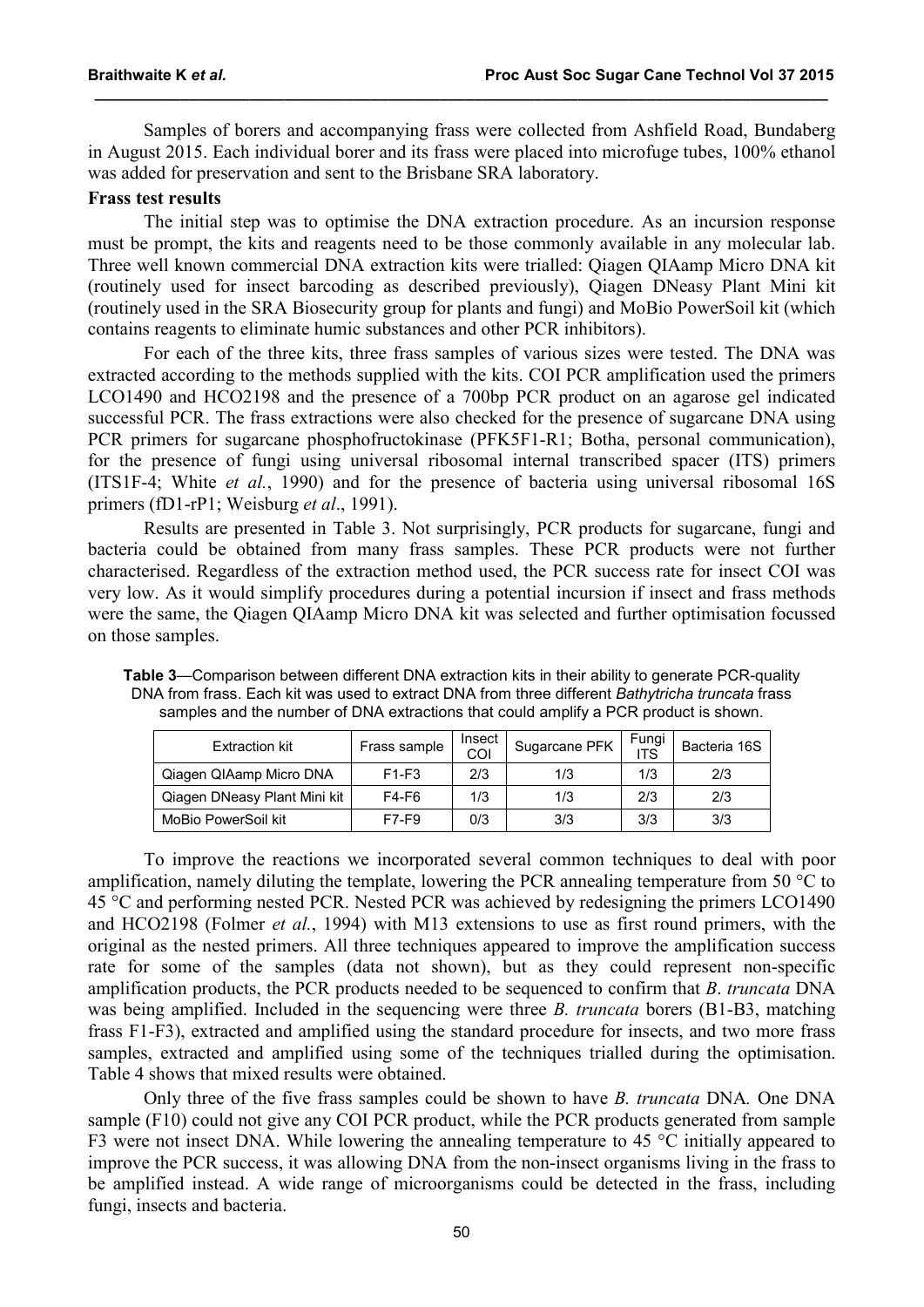| Sample   | <b>PCR</b> conditions | Top BlastN match in GenBank and<br>accession number | Top BOLD match and<br>Probability of Placement (%) |
|----------|-----------------------|-----------------------------------------------------|----------------------------------------------------|
| Borer 1  | Standard conditions   | Bathytricha truncata HQ950779                       | Bathytricha truncata 98%                           |
| Borer 2  | Standard conditions   | Bathytricha truncata HQ950779                       | Bathytricha truncate 98%                           |
| Borer 3  | Standard conditions   | Bathytricha truncata HQ950779                       | Bathytricha truncata 98%                           |
|          | Standard conditions   | Bathytricha truncata HQ950779                       | Bathytricha truncata 98%                           |
| Frass 1  | 50°C. nested PCR      | Bathytricha truncata HQ950779                       | Bathytricha truncata 98%                           |
|          | 45°C. nested PCR      | Bathytricha truncata HQ950779                       | Bathytricha truncata 92%                           |
| Frass 2  | 50°C. nested PCR      | Bathytricha truncata HQ950779                       | Bathytricha truncata 98%                           |
|          | 45°C. nested PCR      | <b>Bacteria</b>                                     | Arthropod 50%                                      |
|          | Standard conditions   | No significant match                                | Hymenoptera 54%                                    |
| Frass 3  | 50°C, nested PCR      | Hymenoptera                                         | Arthropod 75%                                      |
|          | 45°C, nested PCR      | Hymenoptera                                         | Oomycete 75%                                       |
| Frass 10 | No PCR product        |                                                     |                                                    |
| Frass 11 | Standard conditions   | Bathytricha truncata HQ950779                       | Bathytricha truncata 93%                           |
|          | 50°C. nested PCR      | Bacteria                                            | Bacteria 73%                                       |

#### **Table 4**—COI sequencing results for *Bathytricha truncata* borer and frass samples extracted with the Qiagen QIAamp Micro DNA kit.

**\_\_\_\_\_\_\_\_\_\_\_\_\_\_\_\_\_\_\_\_\_\_\_\_\_\_\_\_\_\_\_\_\_\_\_\_\_\_\_\_\_\_\_\_\_\_\_\_\_\_\_\_\_\_\_\_\_\_\_\_\_\_\_\_\_\_\_\_\_\_\_\_\_\_\_\_\_\_\_\_\_\_\_\_\_**





Fig. 1—The appearance of the frass and borer samples used in this study. A: *Bathytricha truncata;* B: *Scirpophaga excerptalis* C: *Sesamia grisescens;* and D: *Chilo terrenellus*. Examples of the type of material sampled for the DNA extractions are indicated by the arrows.

## **Application of the technique to exotic borers**

To test if barcoding would work on exotic borer species, we collected samples of *Sesamia grisescens* (Lepidoptera: Noctuidae)*, Chilo terrenellus* (Lepidoptera: Crambidae) and *Scirpophaga excerptalis* (Lepidoptera: Pyralidae)*,* which are the main moth borer species at Ramu Agri-Industries, PNG (Kuniata *et al.,* 2001). Frass and larvae samples were taken from three separate stalk pieces (Figure 1B-D) during October 2015. The borers were identified by Dr Lastus Kuniata, RAIL entomologist and Head of Research. Samples were preserved under ethanol and declared on arrival into Australia. DNA was extracted with the QiaAmp kit and the COI gene was amplified and sequenced as described above.

The sequences obtained were matched against publically available sequences in GenBank and BOLD (Table 5). The *S. grisescens* and *C. terrenellus* borers could not be correctly identified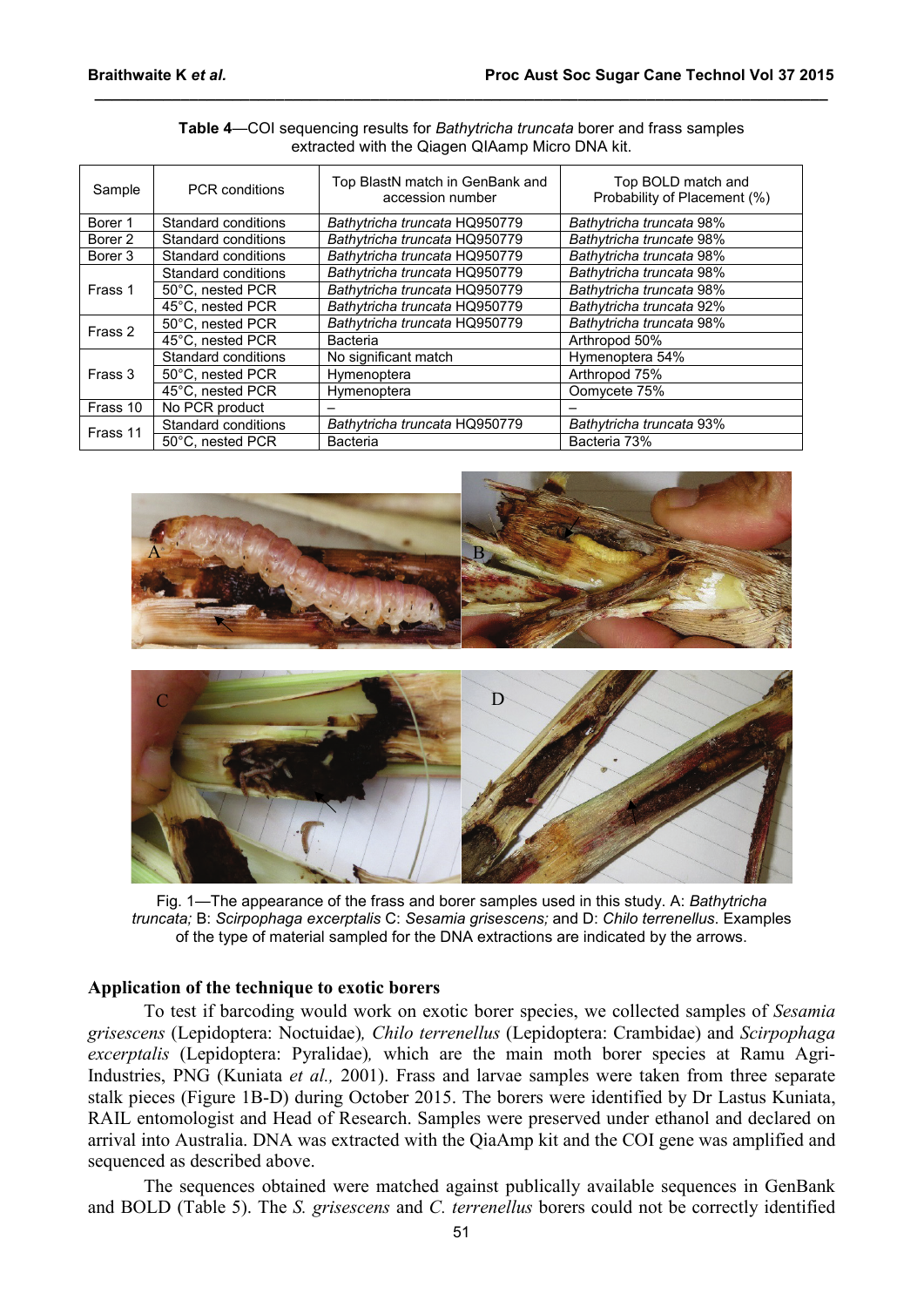through BOLD because there are no publically available records in that database for them*.* However the borer sequences do match previously obtained SRA sequences now deposited in GenBank. Of the three frass samples, only one sample matched its insect species (*Sc. excerptalis*). The sequences amplified from *S. grisescens* and *C. terrenellus* frass matched bacteria and nematodes, respectively.

**\_\_\_\_\_\_\_\_\_\_\_\_\_\_\_\_\_\_\_\_\_\_\_\_\_\_\_\_\_\_\_\_\_\_\_\_\_\_\_\_\_\_\_\_\_\_\_\_\_\_\_\_\_\_\_\_\_\_\_\_\_\_\_\_\_\_\_\_\_\_\_\_\_\_\_\_\_\_\_\_\_\_\_\_\_**

| Borer                   | Top BlastN match in GenBank and accession | Top BOLD match and           |  |
|-------------------------|-------------------------------------------|------------------------------|--|
|                         | number                                    | Probability of Placement (%) |  |
| Sesamia grisescens      |                                           |                              |  |
| Borer                   | SRA S. grisescens sequence KU525014       | Sesamia inferens 94%         |  |
| Frass                   | Bacteria (e.g. CP003538)                  | Bacteria 75%                 |  |
| Chilo terrenellus       |                                           |                              |  |
| Borer                   | SRA C. terrenellus sequence KU525012      | Chilo crypsimetalla 92%      |  |
| Frass                   | Nematode (e.g. FN397792)                  | Nematode 86%                 |  |
| Scirpophaga excerptalis |                                           |                              |  |
| Borer                   | SRA Sc. Excerptalis sequence KU525013     | Sc. excerptalis 95%          |  |
| Frass                   | SRA Sc. Excerptalis sequence KU525013     | Sc. excerptalis 95%          |  |

| Table 5—COI sequencing results for three borer and frass samples collected from PNG. |  |  |
|--------------------------------------------------------------------------------------|--|--|
|--------------------------------------------------------------------------------------|--|--|

### **Discussion**

Barcoding is an important tool in the SRA biosecurity toolbox. It is a useful technique for insect identification providing the species has been previously correctly identified and the barcode sequence is available to end users. Over time, other high priority insects without publically available barcodes will be sequenced by SRA and made available on GenBank if it is not possible to submit them to BOLD.

To extend the usefulness of barcoding we have attempted to develop procedures to identify borers from frass taken from inside sugarcane stalks. While many published reports describe successful DNA extractions from frass, those insects are often kept in isolated environments and are fed artificially. However, isolating insect DNA from the complex matrix that is a borer-damaged sugarcane stalk is challenging.

Even after attempting to optimise the techniques with the Australian large moth borer (*B. truncata*), two out of three field obtained frass samples did not lead to the insect being identified. Close inspection of stalks shown in Figure 1 indicates that *B. truncata* and *Sc. excerptalis* frass is relatively light in colour and texture in comparison to the dense, dark wet mass produced by S. *grisescens* and the extensive rotting produced by *C. terrenellus.*

While some progress has been made, it is clear that further work is required to optimise the DNA extractions and PCR conditions. Extraction methods that focus on removing PCR inhibitors may be more successful.

Replicate sampling is required to deal with the low success rate. That was not possible on this occasion because Ramu Agri-Industries was experiencing a severe drought and it was difficult to find mature stalks containing the three borer types. The poor condition of the cane at Ramu most likely caused the borer damaged stalks to be more susceptible to secondary infection by microorganisms.

The age of the frass may be important and optimal sampling age needs to be determined. Age would influence the ratio of insect DNA relative to microorganism DNA. In the event of an incursion threat to our industry where the only evidence was frass in damaged cane, it would be advisable to take replicate samples and to try a range of PCR amplification techniques to maximise success.

## **Acknowledgements**

We acknowledge the assistance of Jill Jennings, SRA, for collecting and preparing samples of *Bathytricha truncata* and Lastus Kuniata and Kaile Korowi, RAIL, for providing PNG stalk borer samples. We acknowledge SRA and Queensland Department of Agriculture and Fisheries for funding.